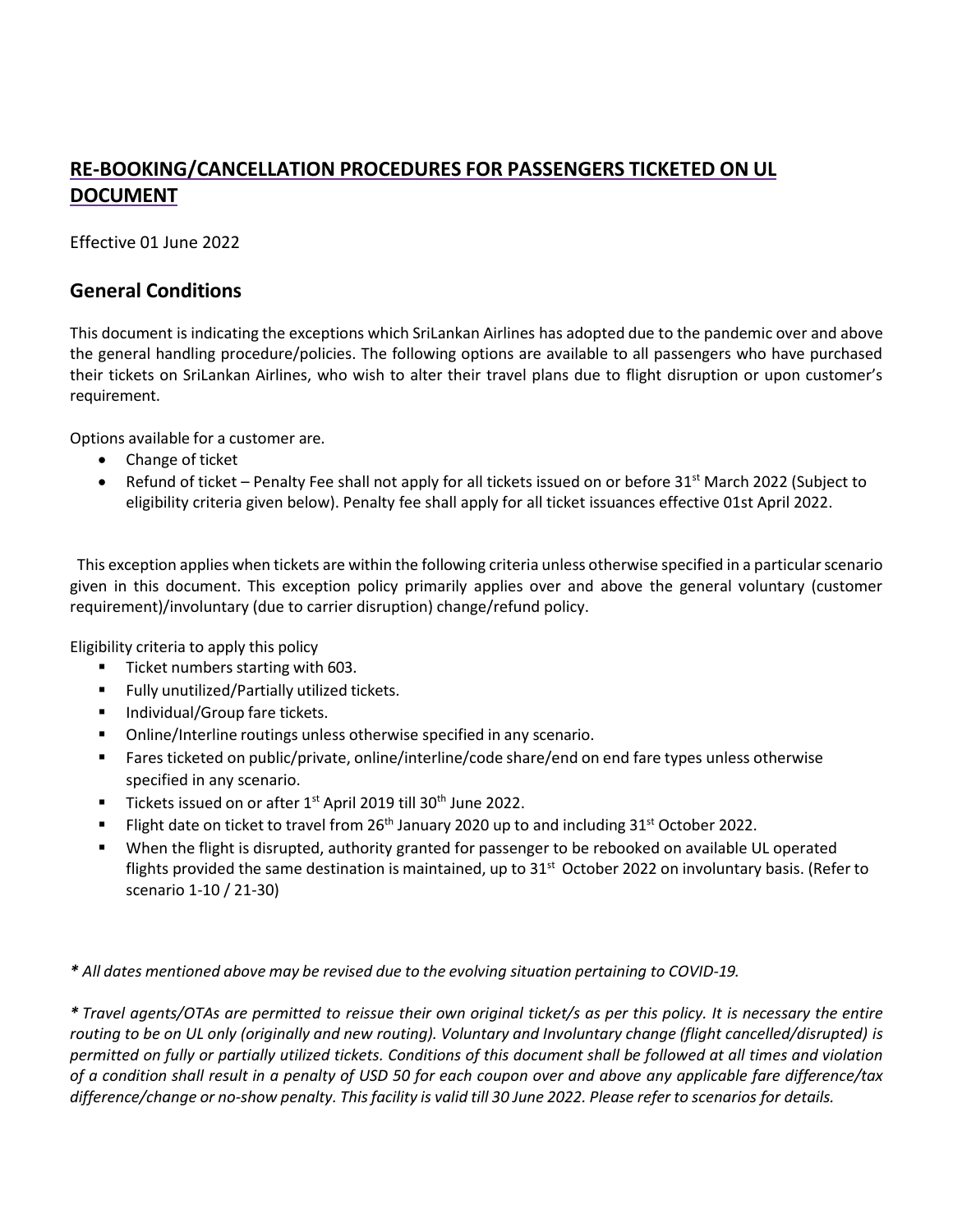## **Change**

### **General Rules**

- Rebooking/re-issuance must be completed on or prior to 30 June 2022.
- Any change in taxes, YQ shall be applicable for voluntary change only.
- **■** If ticket is in suspended status, no show penalty to be deducted when processing change.
	- $\circ$  No-show fee shall be waived off for all re-issuances for travel up to 30<sup>th</sup> April 2020.
- If a passenger is re-booked on a flight by UL Reservation Services due to flight disruption however passenger does not wish to travel on the automatically re-accommodated flight, such changes can be processed on involuntary basis prior to the departure of re-accommodated flight to avoid no show fee (coupon suspension). Refer to applicable scenario based on routing of holding ticket.
- For involuntary (irrespective of "I" or "S") reissuances, the service fee in CAT 16 for Agency issuance does not apply.
- Ticket endorsement Refer to Scenario
- Purged tickets in the system falling under the eligibility criteria outlined above, shall not be eligible for change and exchange to a voucher. Eligible for refund only.

### **1.1.** Date Change only

#### **1.1.1.** Flight is cancelled

| Scenario No                            |                   |
|----------------------------------------|-------------------|
| Date Change Only                       | Yes               |
| Flight is Cancelled                    | Yes               |
| Ticket has UL Segments only            | Yes               |
| Ticket not exceeded 1-year validity    | Yes               |
| Ticket still retrievable in the system | Yes               |
| Travel Agent reissue possible          | Yes               |
| Endorsement on ticket                  | 'INVOLT C19 AUTH' |
| change negative does not apply         |                   |

• Change penalty does not apply.

• Fare difference within same cabin shall be waived off for travel commencement and completion up to 31st October 2022. This shall be valid only for UL operated sectors that have been cancelled, provided the same destination is maintained.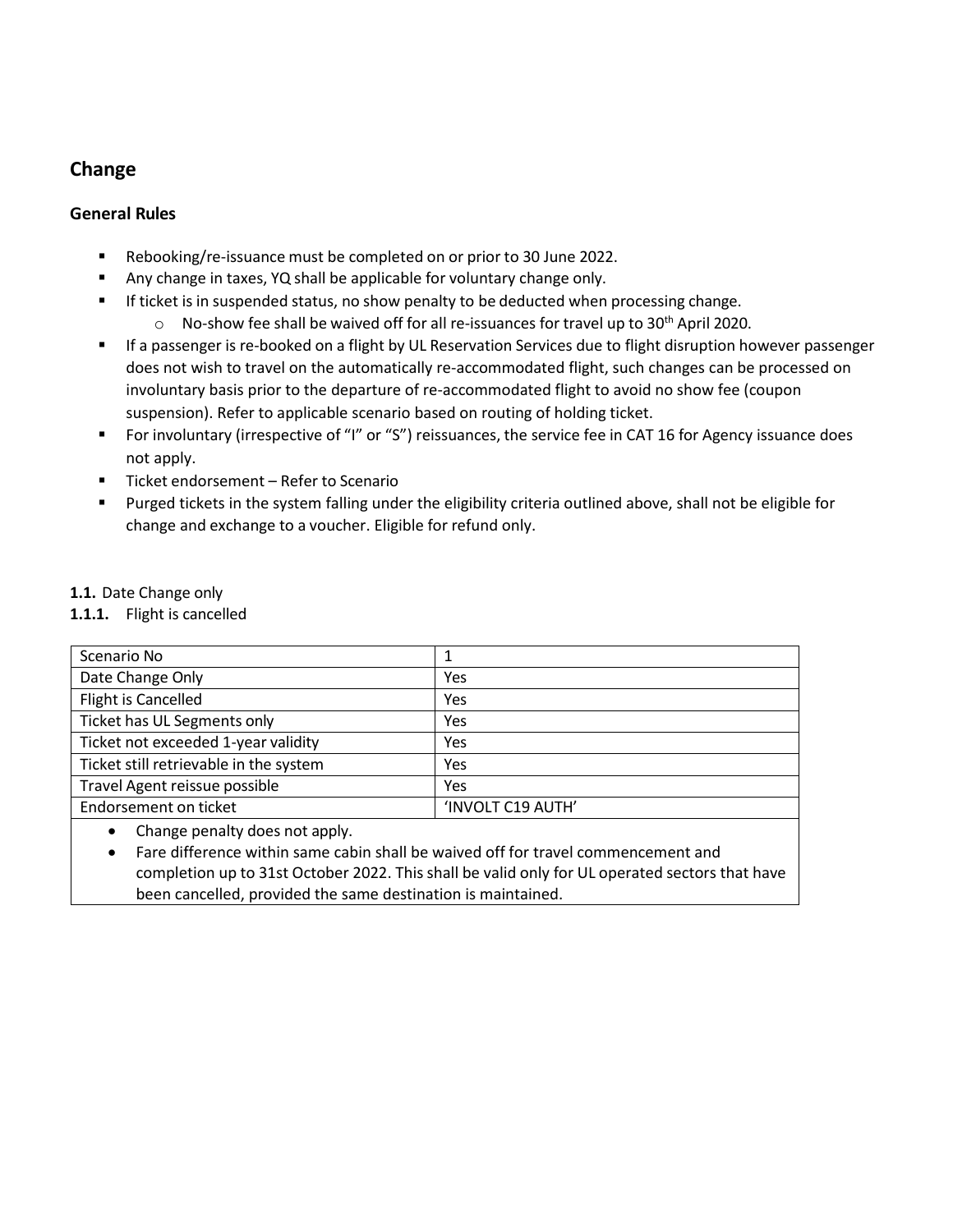- If passenger wishes to travel on a date beyond 31st October 2022, ticketed fare rule shall apply. Consider as a voluntary change. Applicable fare difference/penalty etc. to be collected from the passenger.
- If a passenger holding an infant ticket requires a child ticket due to change in age, the child ticket can be issued without charging any fare difference
	- Child passenger would require a seat
- If a passenger holding a child ticket requires an adult ticket due to change in age, the adult ticket can be issued without charging any fare difference

| Scenario No                                         |                   |
|-----------------------------------------------------|-------------------|
| Date Change Only                                    | Yes               |
| Flight is Cancelled                                 | Yes               |
| Ticket has UL Segments only                         | Yes               |
| Partially utilized Ticket exceeding 1-year validity | Yes               |
| from date of commencement of journey.               |                   |
| Ticket still retrievable in the system              | Yes               |
| Travel Agent reissue possible                       | Yes               |
| Endorsement on ticket                               | 'INVOLT C19 AUTH' |

- Authority granted for passenger to be rebooked on available UL operated flights provided the same destination is maintained, up to 31st October 2022. Penalty charges waived off. Fare differences shall not apply. Ticket may be reissued on system using the relevant involuntary entries as permitted.
- If a passenger holding an infant ticket requires a child ticket due to change in age, the child ticket can be issued without charging any fare difference
	- Child passenger would require a seat
- If a passenger holding a child ticket requires an adult ticket due to change in age, the adult ticket can be issued without charging any fare difference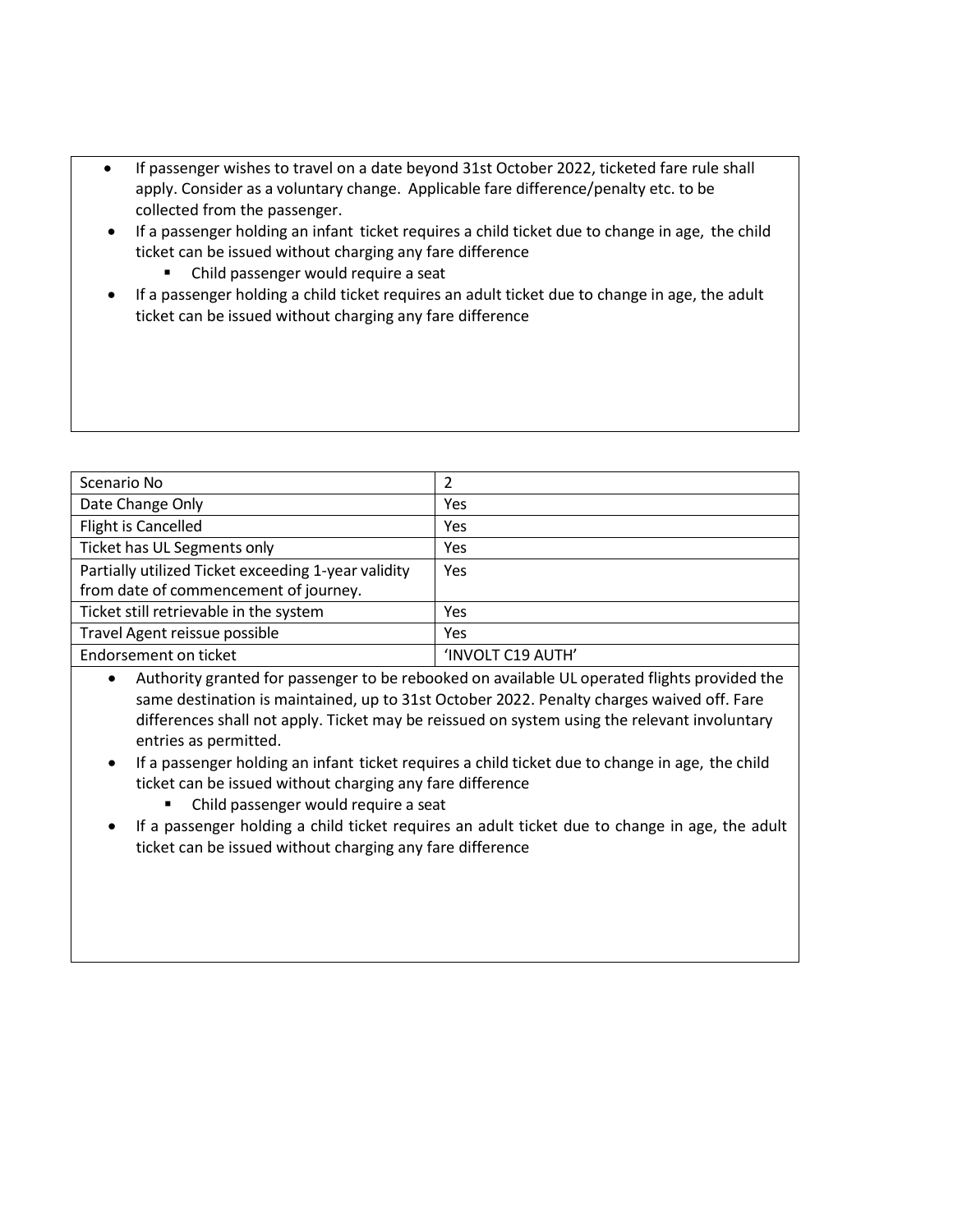| Scenario No                                                                                 | 3   |
|---------------------------------------------------------------------------------------------|-----|
| Date Change Only                                                                            | Yes |
| Flight is Cancelled                                                                         | Yes |
| Ticket has UL Segments only                                                                 | Yes |
| Partially utilized Ticket exceeding 1-year validity                                         | Yes |
| from date of commencement of journey.                                                       |     |
| Ticket still retrievable in the system                                                      | No. |
| Please proceed with refund options as per applicable system filed general rule<br>$\bullet$ |     |

| 4                 |
|-------------------|
| Yes               |
| Yes               |
| Yes               |
| Yes               |
| Yes               |
| Yes               |
| 'INVOLT C19 AUTH' |
|                   |

• Change penalty does not apply.

• Authority granted for passenger to be rebooked on available UL operated flights provided the same destination is maintained, up to 31st October 2022.

- If a passenger holding an infant ticket requires a child ticket due to change in age, the child ticket can be issued without charging any fare difference
	- Child passenger would require a seat
- If a passenger holding a child ticket requires an adult ticket due to change in age, the adult ticket can be issued without charging any fare difference

| Scenario No                                                                                 |     |
|---------------------------------------------------------------------------------------------|-----|
| Date Change Only                                                                            | Yes |
| Flight is Cancelled                                                                         | Yes |
| Ticket has UL Segments only                                                                 | Yes |
| Fully Unutilized Ticket exceeding 1-year validity                                           | Yes |
| Ticket still retrievable in the system                                                      | No  |
| Please proceed with refund options as per applicable system filed general rule<br>$\bullet$ |     |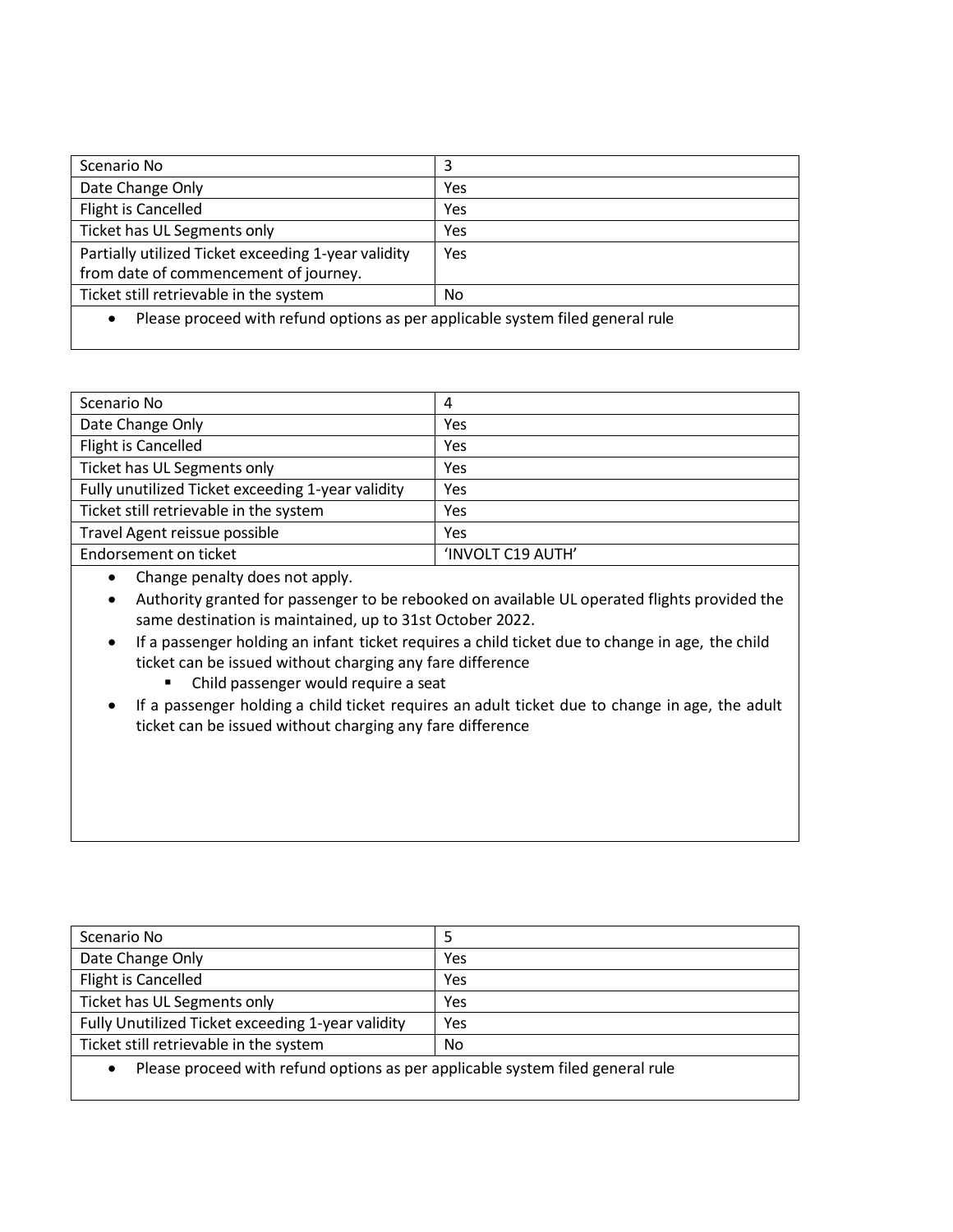| Scenario No                            | 6          |
|----------------------------------------|------------|
| Date Change Only                       | Yes        |
| Flight is Cancelled                    | Yes        |
| Ticket has UL Segments only            | No         |
| Ticket not exceeded 1-year validity    | Yes        |
| Ticket still retrievable in the system | Yes        |
| Travel Agent reissue possible          | No         |
| Endorsement on ticket                  | 'C19 AUTH' |

• Change penalty does not apply.

- Rebooking on codeshare and Interline Sectors. \*\*
	- Passengers may be rerouted on codeshare or interline partners to original destination if flight is cancelled.
		- If rebooking is done within 48 hours to new flight departure, fare difference does not apply.
			- Ticket to be reissued using "I"/ "INVOL" indicator
		- **EXECT** If rebooking is done prior to 48 hours of new flight departure, however new flight is within ± 2 days of original departure, fare difference does not apply
			- Ticket to be reissued using "S" / "SKCHG" indicator
	- For all other situations where codeshare sectors are involved applicable fare difference shall apply.

| Scenario No                                                                              |                |
|------------------------------------------------------------------------------------------|----------------|
| Date Change Only                                                                         | Yes            |
| Flight is Cancelled                                                                      | Yes            |
| Ticket has UL Segments only                                                              | N <sub>o</sub> |
| Partially utilized Ticket exceeding 1-year validity                                      | Yes            |
| from date of commencement of journey.                                                    |                |
| Ticket still retrievable in the system                                                   | Yes            |
| If itinerary includes OAL segments (codeshare) Please proceed with refund options as per |                |

applicable system filed general rule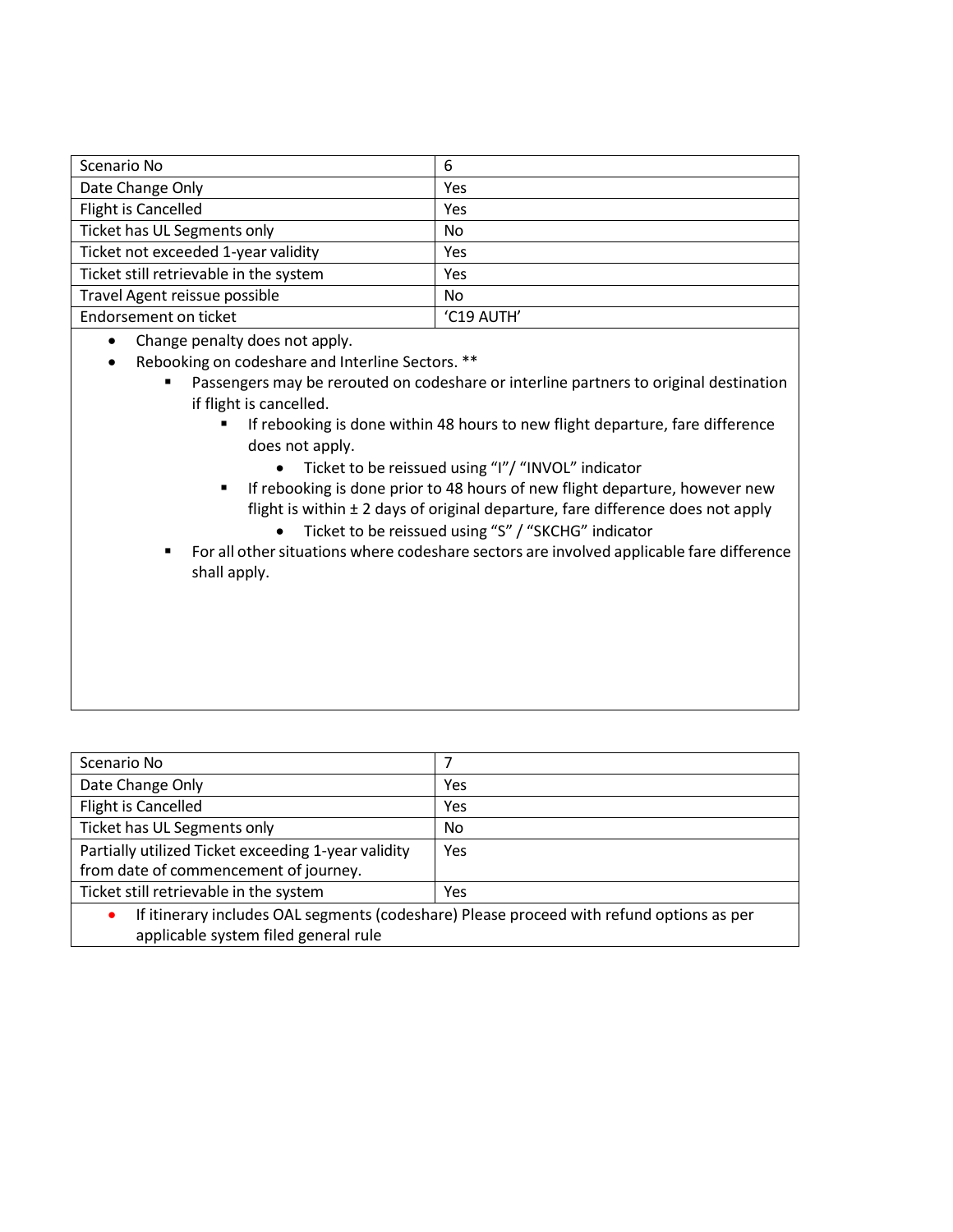|                                                                                                       | 8   |
|-------------------------------------------------------------------------------------------------------|-----|
| Scenario No                                                                                           |     |
| Date Change Only                                                                                      | Yes |
| Flight is Cancelled                                                                                   | Yes |
| Ticket has UL Segments only                                                                           | No  |
| Partially utilized Ticket exceeding 1-year validity                                                   | Yes |
| from date of commencement of journey.                                                                 |     |
| Ticket still retrievable in the system                                                                | No. |
| If itinerary includes OAL segments (codeshare) Please proceed with refund options as per<br>$\bullet$ |     |
| applicable system filed general rule                                                                  |     |

| Scenario No                                                                              | 9   |
|------------------------------------------------------------------------------------------|-----|
| Date Change Only                                                                         | Yes |
| Flight is Cancelled                                                                      | Yes |
| Ticket has UL Segments only                                                              | No  |
| Fully unutilized Ticket exceeding 1-year validity                                        | Yes |
| Ticket still retrievable in the system                                                   | Yes |
| If itinerary includes OAL segments (codeshare) Please proceed with refund options as per |     |

applicable system filed general rule.

| Scenario No                                       | 10  |
|---------------------------------------------------|-----|
| Date Change Only                                  | Yes |
| Flight is Cancelled                               | Yes |
| Ticket has UL Segments only                       | No  |
| Fully unutilized Ticket exceeding 1-year validity | Yes |
| Ticket still retrievable in the system            | No  |

• If itinerary includes OAL segments (codeshare) please proceed with refund options as per applicable system filed general rule.

| Scenario No                         | 11              |
|-------------------------------------|-----------------|
| Date Change Only                    | Yes             |
| Flight is Cancelled                 | No.             |
| Ticket has UL Segments only         | Yes             |
| Ticket not exceeded 1-year validity | Yes             |
| Ticket retrievable in the system    | Yes             |
| Travel Agent reissue possible       | Yes             |
| Endorsement on ticket               | 'VOLT C19 AUTH' |
| Change penalty does not apply.      |                 |
| Ticketed fare rule shall apply      |                 |
|                                     | .               |

■ Applicable fare difference to be collected from passenger.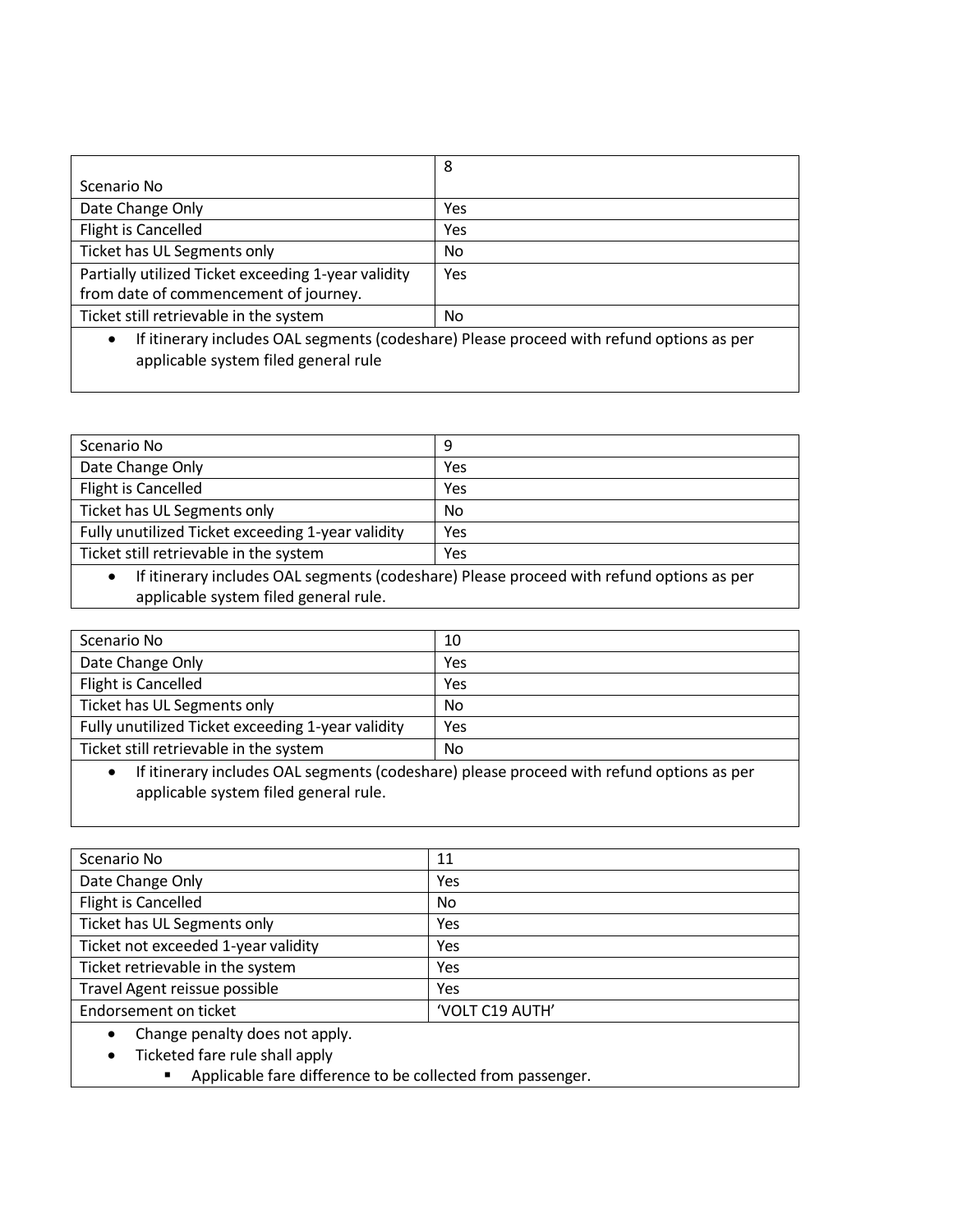| Scenario No                                         | 12              |
|-----------------------------------------------------|-----------------|
| Date Change Only                                    | Yes             |
| Flight is Cancelled                                 | No              |
| Ticket has UL Segments only                         | Yes             |
| Partially utilized Ticket exceeding 1-year validity | Yes             |
| from date of commencement of journey.               |                 |
| Ticket still retrievable in the system              | Yes             |
| Endorsement on ticket                               | 'VOLT C19 AUTH' |

• Change Penalty does not apply.

• Ticket to be manually reissued by raising full ticket to the current system filed 1 year maximum stay fare on either same RBD or next higher available RBD as per availability and all travel to be completed by 31st October 2022.

- Applicable difference in fare, carrier imposed fees and taxes to be collected from passenger.
- **E** If new fare, carrier imposed fees and/ or taxes are lower than already collected; no refund shall be applicable and ticket to be reissued with No ADC.

| Scenario No                                                                                 | 13  |
|---------------------------------------------------------------------------------------------|-----|
| Date Change Only                                                                            | Yes |
| Flight is Cancelled                                                                         | No  |
| Ticket has UL Segments only                                                                 | Yes |
| Partially utilized Ticket exceeding 1-year validity                                         | Yes |
| from date of commencement of journey.                                                       |     |
| Ticket still retrievable in the system                                                      | No  |
| Please proceed with refund ontions as ner applicable system filed general rule<br>$\bullet$ |     |

d options as per applicable system filed general rule.

| Scenario No                                       | 14              |
|---------------------------------------------------|-----------------|
| Date Change Only                                  | Yes             |
| Flight is Cancelled                               | No              |
| Ticket has UL Segments only                       | Yes             |
| Fully unutilized Ticket exceeding 1-year validity | Yes             |
| Ticket still retrievable in the system            | Yes             |
| Travel Agent reissue possible                     | Yes             |
| Endorsement on ticket                             | 'VOLT C19 AUTH' |
| Change penalty does not apply.<br>$\bullet$       |                 |
| Ticketed fare rule shall apply                    |                 |

■ Applicable fare difference to be collected from passenger.

| Scenario No         | <b>1 F</b><br>ر د |
|---------------------|-------------------|
| Date Change Only    | Yes               |
| Flight is Cancelled | No.               |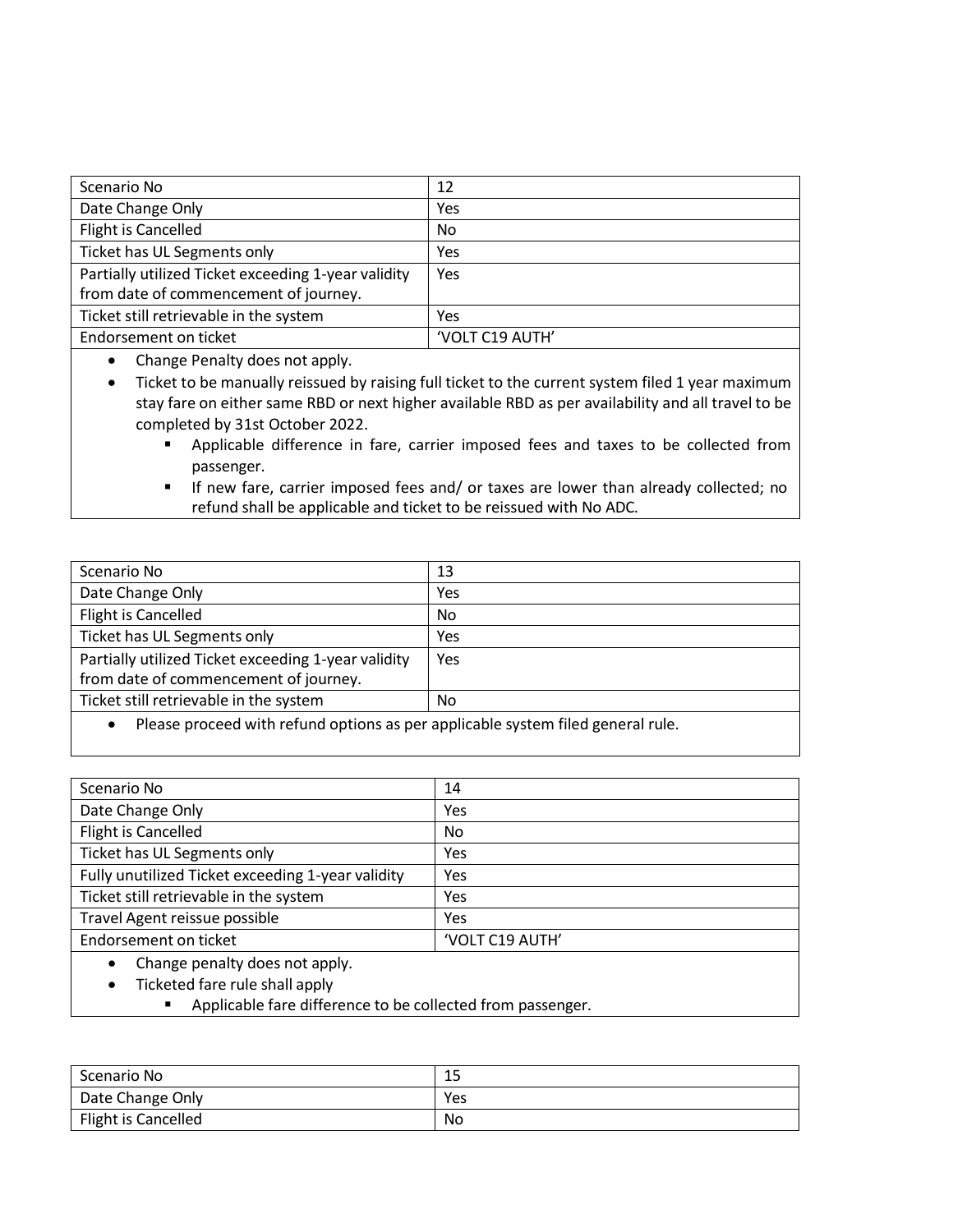| Ticket has UL Segments only                                                     | Yes |  |
|---------------------------------------------------------------------------------|-----|--|
| Fully unutilized Ticket exceeding 1-year validity                               | Yes |  |
| Ticket still retrievable in the system<br>No                                    |     |  |
| Please proceed with refund options as per applicable system filed general rule. |     |  |

Scenario No 16 Date Change Only The Contract of the UNESCONDING STATE STATES AND THE VESTIGATION OF THE UNION OF THE UNION OF THE UNION OF THE UNION OF THE UNION OF THE UNION OF THE UNION OF THE UNION OF THE UNION OF THE UNION OF THE UNI Flight is Cancelled No Ticket has UL Segments only No Ticket not exceeded 1-year validity Ticket not exceeded 1-year validity Ticket still retrievable in the system  $\vert$  Yes Travel Agent reissue possible Ves Endorsement on ticket  $\vert$  'C19 AUTH' • Change penalty does not apply.

• Ticketed fare rule shall apply

■ Applicable fare difference to be collected from passenger.

| Scenario No                                         | 17              |
|-----------------------------------------------------|-----------------|
| Date Change Only                                    | Yes             |
| Flight is Cancelled                                 | No              |
| Ticket has UL Segments only                         | No              |
| Partially utilized Ticket exceeding 1-year validity | Yes             |
| from date of commencement of journey.               |                 |
| Ticket still retrievable in the system              | Yes             |
| Endorsement on ticket                               | 'VOLT C19 AUTH' |

• Change Penalty does not apply.

• Ticket to be manually reissued by raising full ticket to the current system filed 1 year maximum stay fare on either same RBD or next higher available RBD as per availability and all travel to be completed by 31st October 2022.

- Applicable difference in fare, carrier imposed fees and taxes to be collected from passenger.
- **■** If new fare, carrier imposed fees and/ or taxes are lower than already collected; no refund shall be applicable and ticket to be reissued with No ADC.
- If itinerary includes OAL segments (codeshare) and no currently filed fare available for required destination (Direct UL flight or ticketed routing), please proceed with refund options as per applicable system filed general rule.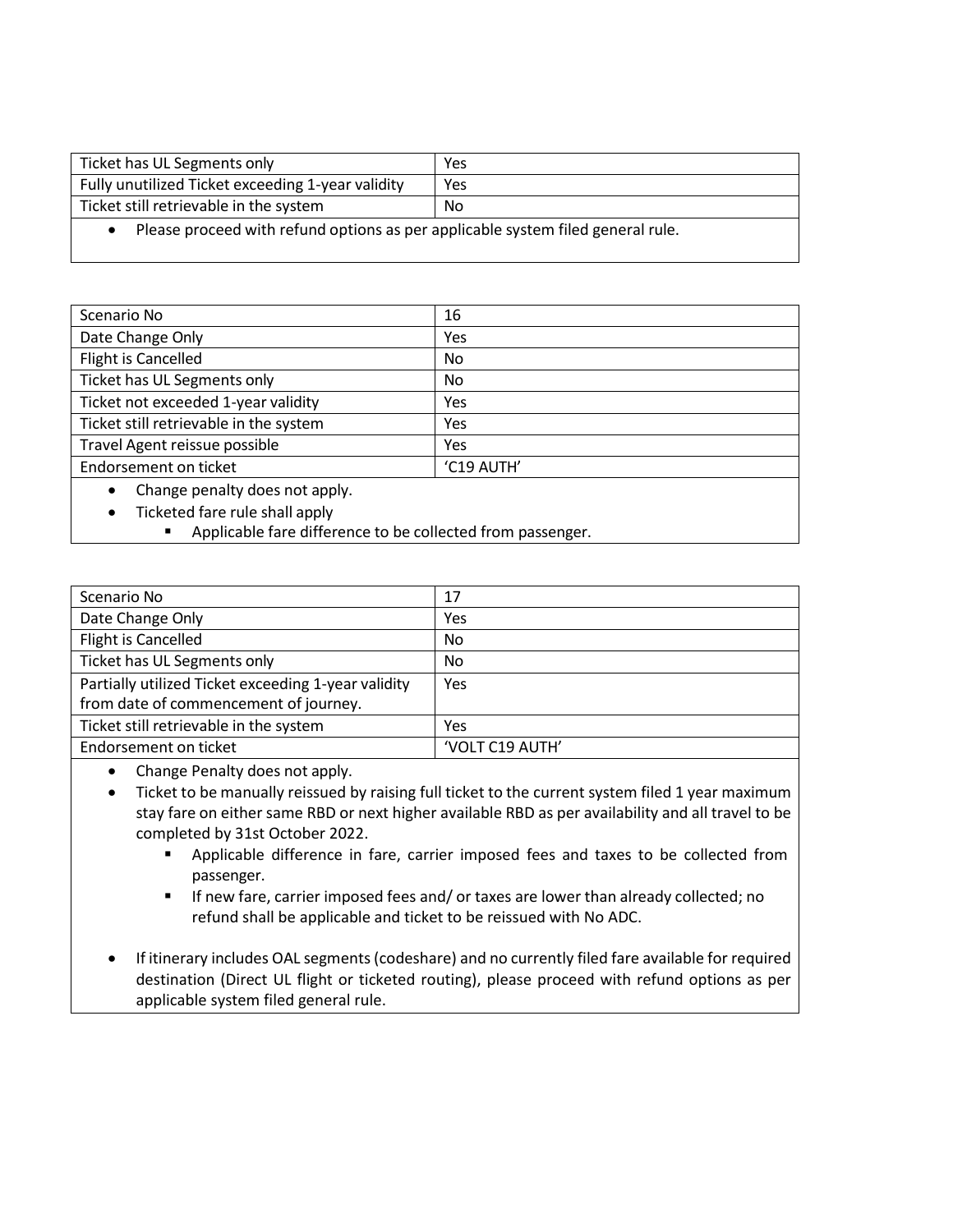| Scenario No                                                                              | 18  |  |
|------------------------------------------------------------------------------------------|-----|--|
| Date Change Only                                                                         | Yes |  |
| Flight is Cancelled                                                                      | No  |  |
| Ticket has UL Segments only                                                              | No  |  |
| Partially utilized Ticket exceeding 1-year validity                                      | Yes |  |
| from date of commencement of journey.                                                    |     |  |
| Ticket still retrievable in the system<br>No.                                            |     |  |
| If itinerary includes OAL segments (codeshare) please proceed with refund options as per |     |  |
| applicable system filed general rule.                                                    |     |  |

| Scenario No                                       | 19         |
|---------------------------------------------------|------------|
| Date Change Only                                  | Yes        |
| Flight is Cancelled                               | No.        |
| Ticket has UL Segments only                       | No.        |
| Fully unutilized Ticket exceeding 1-year validity | Yes        |
| Ticket still retrievable in the system            | Yes        |
| Travel Agent reissue possible                     | Yes        |
| Endorsement on ticket                             | 'C19 AUTH' |
| Change penalty does not apply.                    |            |
| Ticketed fare rule shall apply                    |            |

■ Applicable fare difference to be collected from passenger.

| Scenario No                                       | 20  |
|---------------------------------------------------|-----|
| Date Change Only                                  | Yes |
| Flight is Cancelled                               | No  |
| Ticket has UL Segments only                       | No  |
| Fully unutilized Ticket exceeding 1-year validity | Yes |
| Ticket still retrievable in the system            | No  |

• If itinerary includes OAL segments (codeshare) please proceed with refund options as per applicable system filed general rule).

| Scenario No                            | 21                |
|----------------------------------------|-------------------|
| Date Change Only                       | No                |
| Flight is Cancelled                    | Yes               |
| Ticket has UL Segments only            | Yes               |
| Ticket not exceed 1-year validity      | Yes               |
| Ticket still retrievable in the system | Yes               |
| Travel Agent reissue possible          | Yes               |
| Endorsement on ticket                  | 'INVOLT C19 AUTH' |
| Change penalty does not apply.         |                   |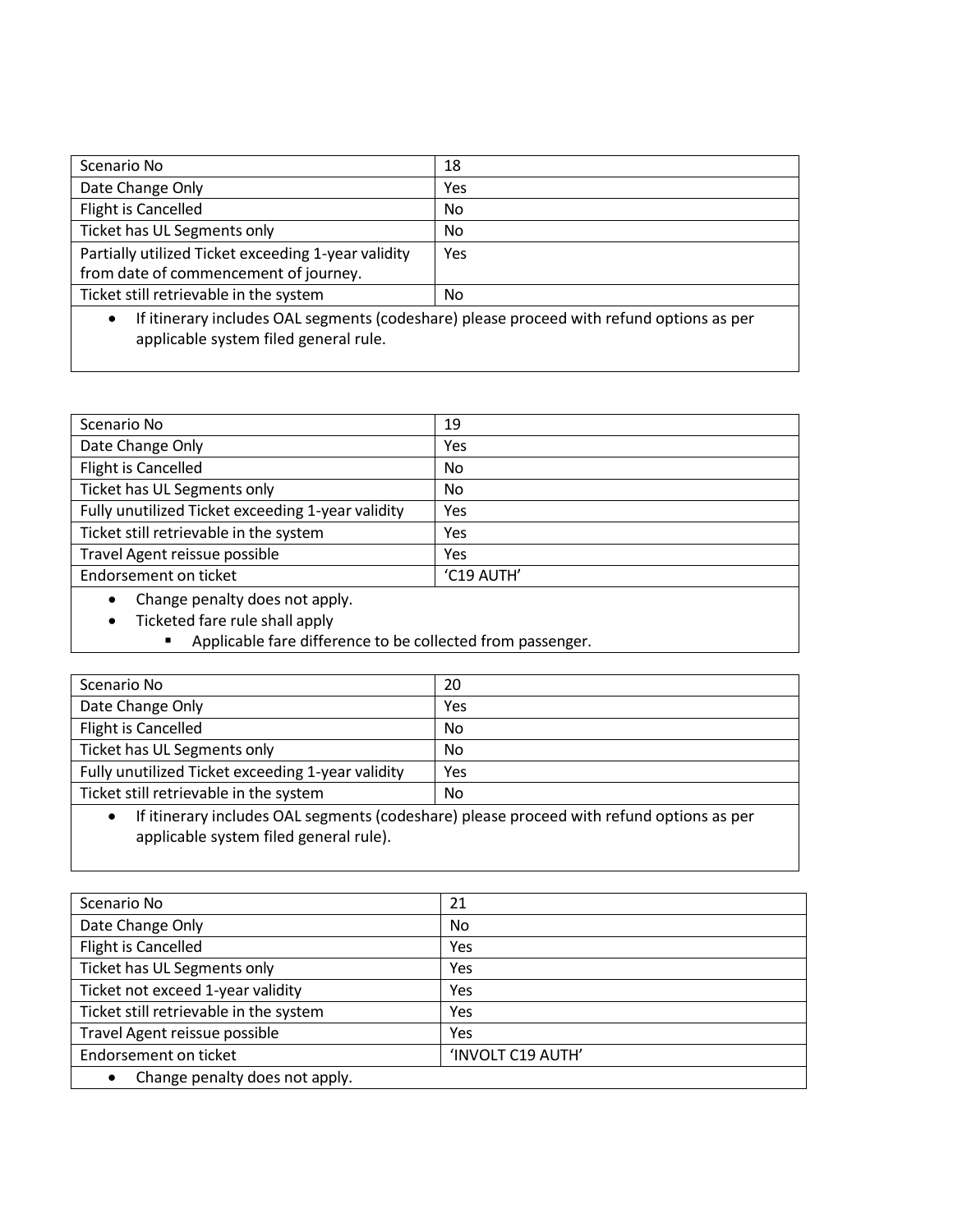- Fare difference within same cabin shall be waived off for travel commencement and completion up to 31st October 2022. This shall be valid only for UL operated sectors that have been cancelled, provided the same destination is maintained.
	- Interchangeability of flight sector (same cabin) will be allowed within each group for flights given below, for any passenger booked on UL operated flights that have been cancelled.

| Group A | CMBDEL / CMBBOM / CMBCCU                              |
|---------|-------------------------------------------------------|
| Group B | DELCMB / BOMCMB / CCUCMB                              |
| Group C | CMBHYD / CMBBLR / CMBTRV / CMBTRZ / CMBCOK / CMBIXM / |
|         | CMBCJB / CMBMAA                                       |
| Group D | HYDCMB / BLRCMB / TRVCMB / TRZCMB / COKCMB / IXMCMB / |
|         | CJBCMB / MAACMB                                       |
| Group E | CMBSYD / CMBMEL                                       |
| Group F | MELCMB / SYDCMB                                       |
| Group G | CMBPEK / CMBPVG / CMBCAN                              |
| Group H | PEKCMB / PVGCMB / CANCMB                              |
| Group I | CMBRUH / CMBDMM / CMBJED                              |
| Group J | RUHCMB / DMMCMB / JEDCMB                              |
| Group K | CMBKHI / CMBLHE                                       |
| Group L | LHECMB / KHICMB                                       |
| Group M | CMBMLE / CMBGAN                                       |
| Group N | MLECMB/ GANCMB                                        |
| Group O | CMBAUH / CMBDXB                                       |
| Group P | AUHCMB / DXBCMB                                       |

- It is mandatory for passengers to complete, sign and submit the relevant R&I form together with copy of their passport prior to issuance of new ticket.
- New tickets can only be issued at any UL offices after submission of R&I & passport copy by passenger.
- For itineraries containing codeshare sectors applicable fare differences shall apply. \* If a passenger who has changed his/her itinerary based on options given above wish to revert to their original route may do so if there is a UL operated flight on the original route. Fare difference does not apply to such situations.

\* For passengers originally booked on MEL and SYD UL operated direct flights – Passengers who are compelled to change their travel to a future date due to capacity restrictions imposed by Australian authorities, may change to an earlier date if seats become available. No fare difference will apply.

\* Passengers booked via SIN/KUL/BKK to SYD or MEL and if flights on their original route are canceled may be rerouted on UL direct flight to SYD or MEL. Fare difference shall not apply.

• If passenger wishes to travel on a date beyond 31 October 2022, ticketed fare rule shall apply. Consider as a voluntary change. Applicable fare difference/penalty etc. to be collected from the passenger.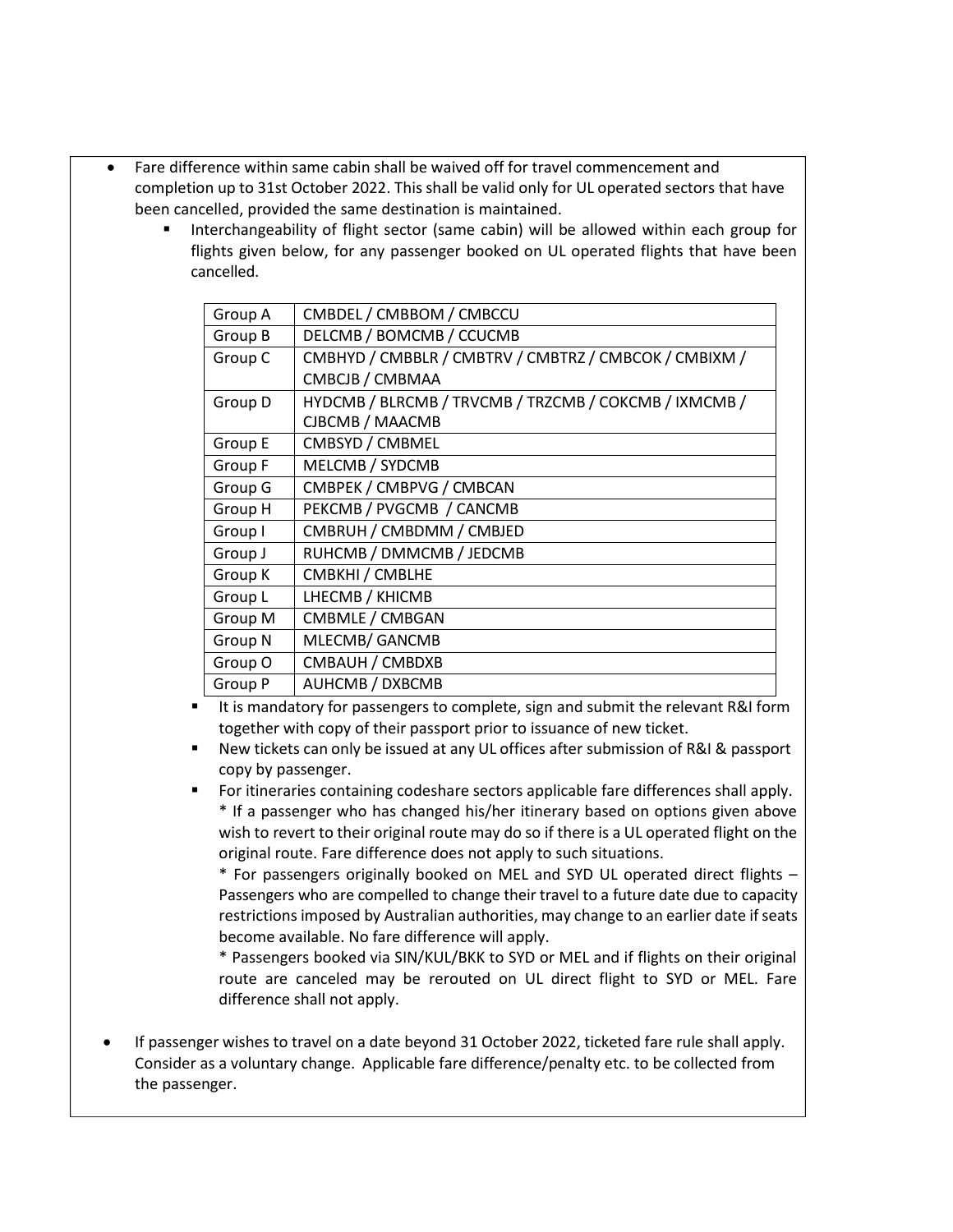- If a passenger holding an infant ticket requires a child ticket due to change in age, the child ticket can be issued without charging any fare difference
	- Child passenger would require a seat
- If a passenger holding a child ticket requires an adult ticket due to change in age, the adult ticket can be issued without charging any fare difference

| Scenario No                                                                                         | 22                |  |
|-----------------------------------------------------------------------------------------------------|-------------------|--|
| Date Change Only                                                                                    | No                |  |
| Flight is Cancelled                                                                                 | Yes               |  |
| Ticket has UL Segments only                                                                         | Yes               |  |
| Partially utilized Ticket exceeding 1-year validity from date of                                    | Yes               |  |
| commencement of journey.                                                                            |                   |  |
| Ticket still retrievable in the system                                                              | Yes               |  |
| Travel Agent reissue possible                                                                       | Yes               |  |
| Endorsement on ticket                                                                               | 'INVOLT C19 AUTH' |  |
| Authority granted for passenger to be rebooked on available UL operated flights provided<br>$\circ$ |                   |  |
| the same destination is maintained, up to 31st October 2022. Penalty charges waived off.            |                   |  |
| Fare differences shall not apply. Ticket may be reissued on system using the relevant               |                   |  |
| involuntary entries as permitted.                                                                   |                   |  |
| Interchangeability of flight sector (same cabin) will be allowed within each group                  |                   |  |
| for flights given below, for any passenger booked on UL operated flights that have                  |                   |  |
| been cancelled.                                                                                     |                   |  |
| CMBDEL / CMBBOM / CMBCCU<br>Group A                                                                 |                   |  |
| <b>DELCMB / BOMCMB / CCUCMB</b><br>Group B                                                          |                   |  |
| CMBHYD / CMBBLR / CMBTRV / CMBTRZ / CMBCOK / CMBIXM / CMBCJB / CMBMAA<br>Group C                    |                   |  |
| HYDCMB / BLRCMB / TRVCMB / TRZCMB / COKCMB / IXMCMB / CJBCMB / MAACMB<br>Group D                    |                   |  |
| Group E<br><b>CMBSYD / CMBMEL</b>                                                                   |                   |  |
| Group F<br><b>MELCMB / SYDCMB</b>                                                                   |                   |  |
| CMBPEK / CMBPVG / CMBCAN<br>Group G                                                                 |                   |  |
| Group H<br>PEKCMB / PVGCMB / CANCMB                                                                 |                   |  |
| CMBRUH / CMBDMM / CMBJED<br>Group I                                                                 |                   |  |
| RUHCMB / DMMCMB / JEDCMB<br>Group J                                                                 |                   |  |
| CMBKHI / CMBLHE<br><b>Group K</b>                                                                   |                   |  |
| Group L<br><b>LHECMB / KHICMB</b>                                                                   |                   |  |
| <b>CMBMLE / CMBGAN</b><br><b>Group M</b>                                                            |                   |  |
| <b>Group N</b><br><b>MLECMB/ GANCMB</b>                                                             |                   |  |
| Group O<br><b>CMBAUH / CMBDXB</b>                                                                   |                   |  |
| <b>Group P</b><br><b>AUHCMB / DXBCMB</b>                                                            |                   |  |
|                                                                                                     |                   |  |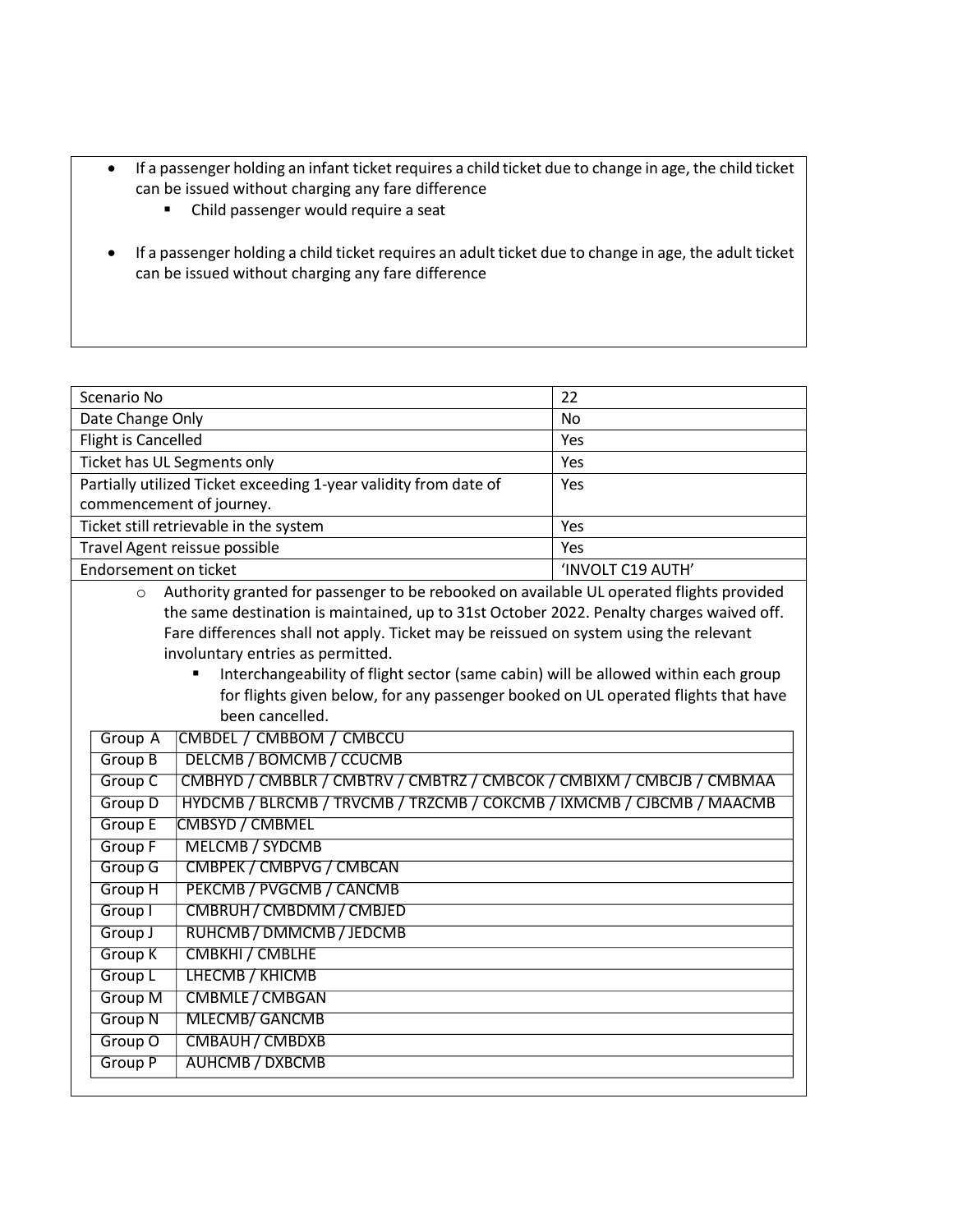- Interchangeability permitted on MELCMB & SYDCMB sectors. Fare difference to be calculated considering combination of flown sector fare with current system filed fare for the new sector (E.g. Current CMBSYD fare to be considered for ½ RT combination). Any additional Q surcharges shall not apply.
- $\circ$  If a passenger holding an infant ticket requires a child ticket due to change in age, the child ticket can be issued without charging any fare difference
	- Child passenger would require a seat
- o If a passenger holding a child ticket requires an adult ticket due to change in age, the adult ticket can be issued without charging any fare difference

| Scenario No                                                                                  | 23  |
|----------------------------------------------------------------------------------------------|-----|
| Date Change Only                                                                             | No. |
| Flight is Cancelled                                                                          | Yes |
| Ticket has UL Segments only                                                                  | Yes |
| Partially utilized Ticket exceeding 1-year validity                                          | Yes |
| from date of commencement of journey.                                                        |     |
| Ticket still retrievable in the system                                                       | No. |
| Please proceed with refund options as per applicable system filed general rule.<br>$\bullet$ |     |

| Scenario No                                       | 24                |
|---------------------------------------------------|-------------------|
| Date Change Only                                  | <b>No</b>         |
| Flight is Cancelled                               | Yes               |
| Ticket has UL Segments only                       | Yes               |
| Fully unutilized Ticket exceeding 1-year validity | Yes               |
| Ticket still retrievable in the system            | Yes               |
| Travel Agent reissue possible                     | Yes               |
| Endorsement on ticket                             | 'INVOLT C19 AUTH' |

• Change penalty does not apply.

- Authority granted for passenger to be rebooked on available UL operated flights provided the same destination is maintained, up to 31st October 2022. Penalty charges waived off. Fare differences shall not apply. Ticket may be reissued on system using the relevant involuntary entries as permitted.
	- Interchangeability of flight sector (same cabin) will be allowed within each group for flights given below, for any passenger booked on UL operated flights that have been cancelled.

| Group A | CMBDEL / CMBBOM / CMBCCU |
|---------|--------------------------|
| Group B | DELCMB / BOMCMB / CCUCMB |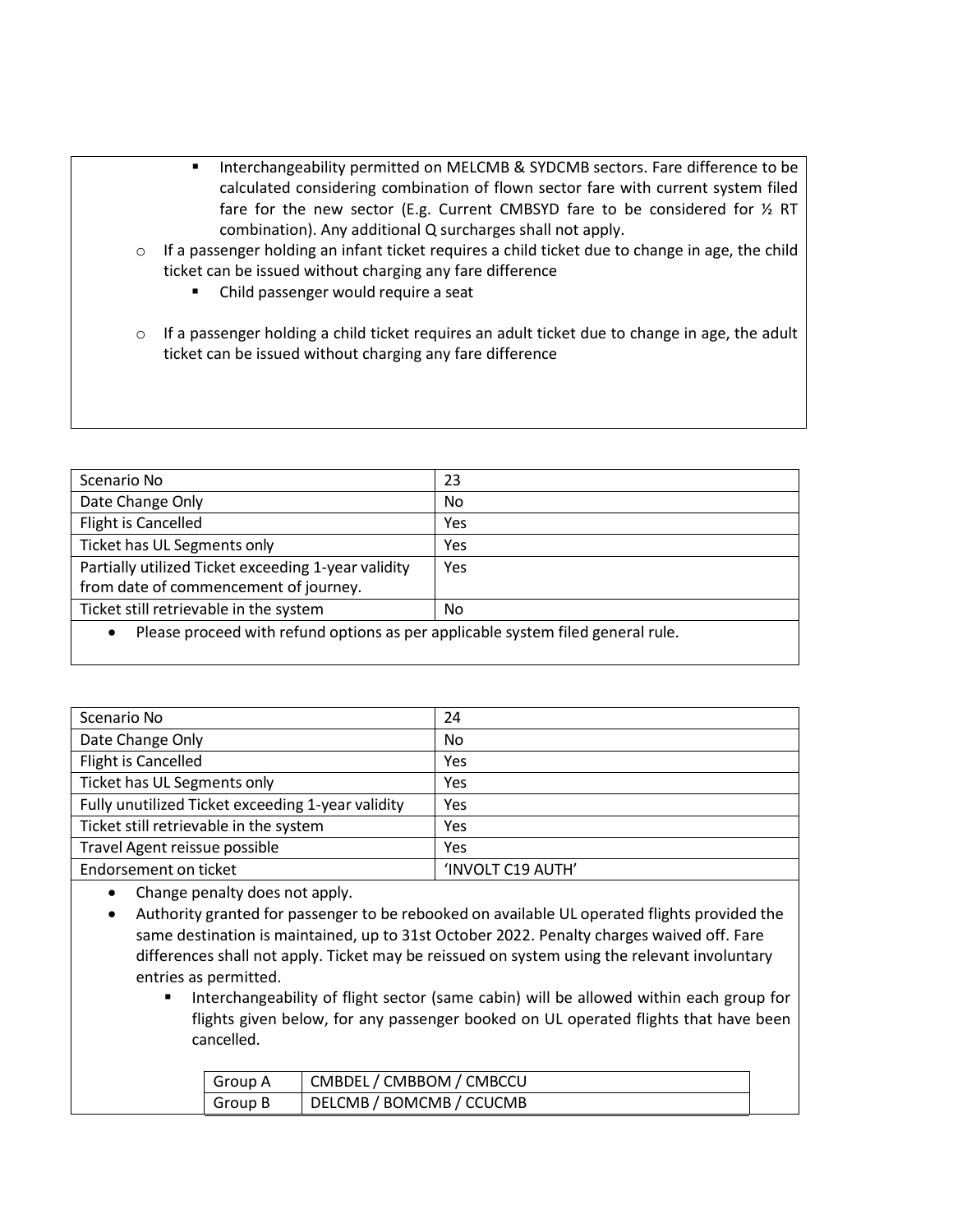| Group C | CMBHYD / CMBBLR / CMBTRV / CMBTRZ / CMBCOK / |  |
|---------|----------------------------------------------|--|
|         | CMBIXM / CMBCJB / CMBMAA                     |  |
| Group D | HYDCMB / BLRCMB / TRVCMB / TRZCMB / COKCMB / |  |
|         | IXMCMB / CJBCMB / MAACMB                     |  |
| Group E | CMBSYD / CMBMEL                              |  |
| Group F | MELCMB / SYDCMB                              |  |
| Group G | CMBPEK / CMBPVG / CMBCAN                     |  |
| Group H | PEKCMB / PVGCMB / CANCMB                     |  |
| Group I | CMBRUH / CMBDMM / CMBJED                     |  |
| Group J | RUHCMB / DMMCMB / JEDCMB                     |  |
| Group K | CMBKHI / CMBLHE                              |  |
| Group L | LHECMB / KHICMB                              |  |
| Group M | CMBMLE / CMBGAN                              |  |
| Group N | MLECMB/GANCMB                                |  |
| Group O | CMBAUH / CMBDXB                              |  |
| Group P | AUHCMB / DXBCMB                              |  |
|         |                                              |  |

- If a passenger holding an infant ticket requires a child ticket due to change in age, the child ticket can be issued without charging any fare difference
	- Child passenger would require a seat
- If a passenger holding a child ticket requires an adult ticket due to change in age, the adult ticket can be issued without charging any fare difference

| Scenario No                                       | 25  |
|---------------------------------------------------|-----|
| Date Change Only                                  | Yes |
| <b>Flight is Cancelled</b>                        | Yes |
| Ticket has UL Segments only                       | Yes |
| Fully unutilized Ticket exceeding 1-year validity | Yes |
| Ticket still retrievable in the system            | No  |
|                                                   |     |

• Please proceed with refund options as per applicable system filed general rule.

| Scenario No                            | 26  |
|----------------------------------------|-----|
| Date Change Only                       | No  |
| Flight is Cancelled                    | Yes |
| Ticket has UL Segments only            | No  |
| Ticket not exceeded 1-year validity    | Yes |
| Ticket still retrievable in the system | Yes |
| Travel Agent reissue possible          | No  |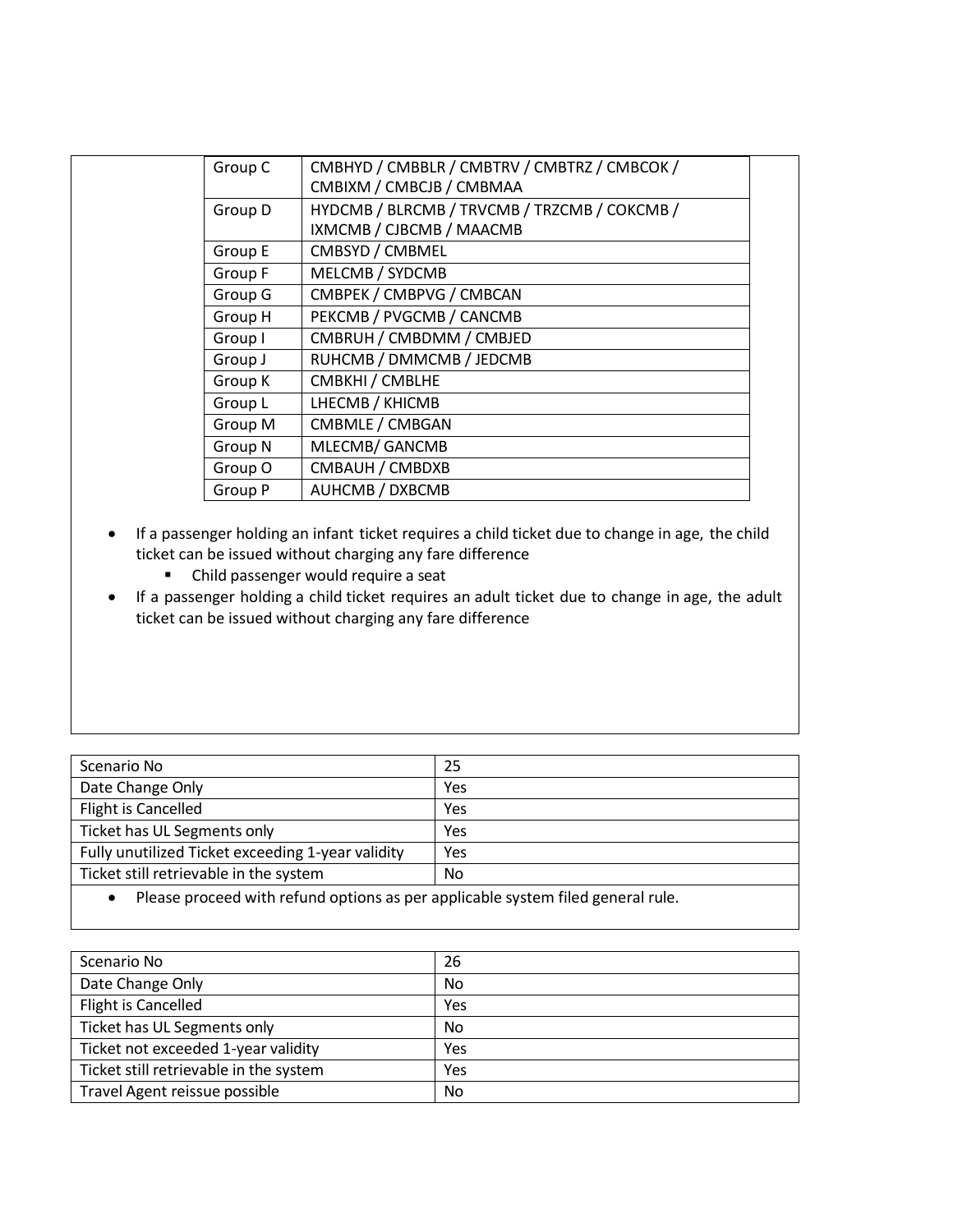|   | Change penalty does not apply.                                                                                                                                                                                                                           |
|---|----------------------------------------------------------------------------------------------------------------------------------------------------------------------------------------------------------------------------------------------------------|
|   | Rebooking on codeshare and Interline Sectors. **                                                                                                                                                                                                         |
|   | Passengers may be rerouted on codeshare partners to original destination if flight is<br>cancelled.                                                                                                                                                      |
|   | If rebooking is done within 48 hours to new flight departure, fare difference<br>п.<br>does not apply.                                                                                                                                                   |
|   | Ticket to be reissued using "I"/ "INVOL" indicator<br>$\bullet$                                                                                                                                                                                          |
|   | If rebooking is done prior to 48 hours of new flight departure, however new<br>$\blacksquare$<br>flight is within $\pm$ 2 days of original departure, fare difference does not apply<br>Ticket to be reissued using "S" / "SKCHG" indicator<br>$\bullet$ |
| ٠ | For all other situations where codeshare sectors are involved applicable fare difference<br>shall apply.                                                                                                                                                 |
|   |                                                                                                                                                                                                                                                          |

Endorsement on ticket (C19 AUTH'

| Scenario No                                                                                          | 27  |
|------------------------------------------------------------------------------------------------------|-----|
| Date Change Only                                                                                     | No  |
| Flight is Cancelled                                                                                  | Yes |
| Ticket has UL Segments only                                                                          | No. |
| Partially utilized Ticket exceeding 1-year validity<br>from date of commencement of journey.         | Yes |
| Ticket still retrievable in the system                                                               | Yes |
| Please proceed with refund options as per general rule (Penalty Fee waived under flight<br>$\bullet$ |     |

| disruption). |  |
|--------------|--|
|              |  |

| Scenario No                                                                                                                           | 28  |  |
|---------------------------------------------------------------------------------------------------------------------------------------|-----|--|
| Date Change Only                                                                                                                      | No  |  |
| Flight is Cancelled                                                                                                                   | Yes |  |
| Ticket has UL Segments only                                                                                                           | No  |  |
| Partially utilized Ticket exceeding 1-year validity                                                                                   | Yes |  |
| from date of commencement of journey.                                                                                                 |     |  |
| Ticket still retrievable in the system                                                                                                | No  |  |
| $\mathbf{A}$ . The contract of the contract of the second contract $\mathbf{A}$ , and the contract of the contract of the contract of |     |  |

• If itinerary includes OAL segments (codeshare) Please proceed with refund options as per general rule (Penalty Fee waived under flight disruption).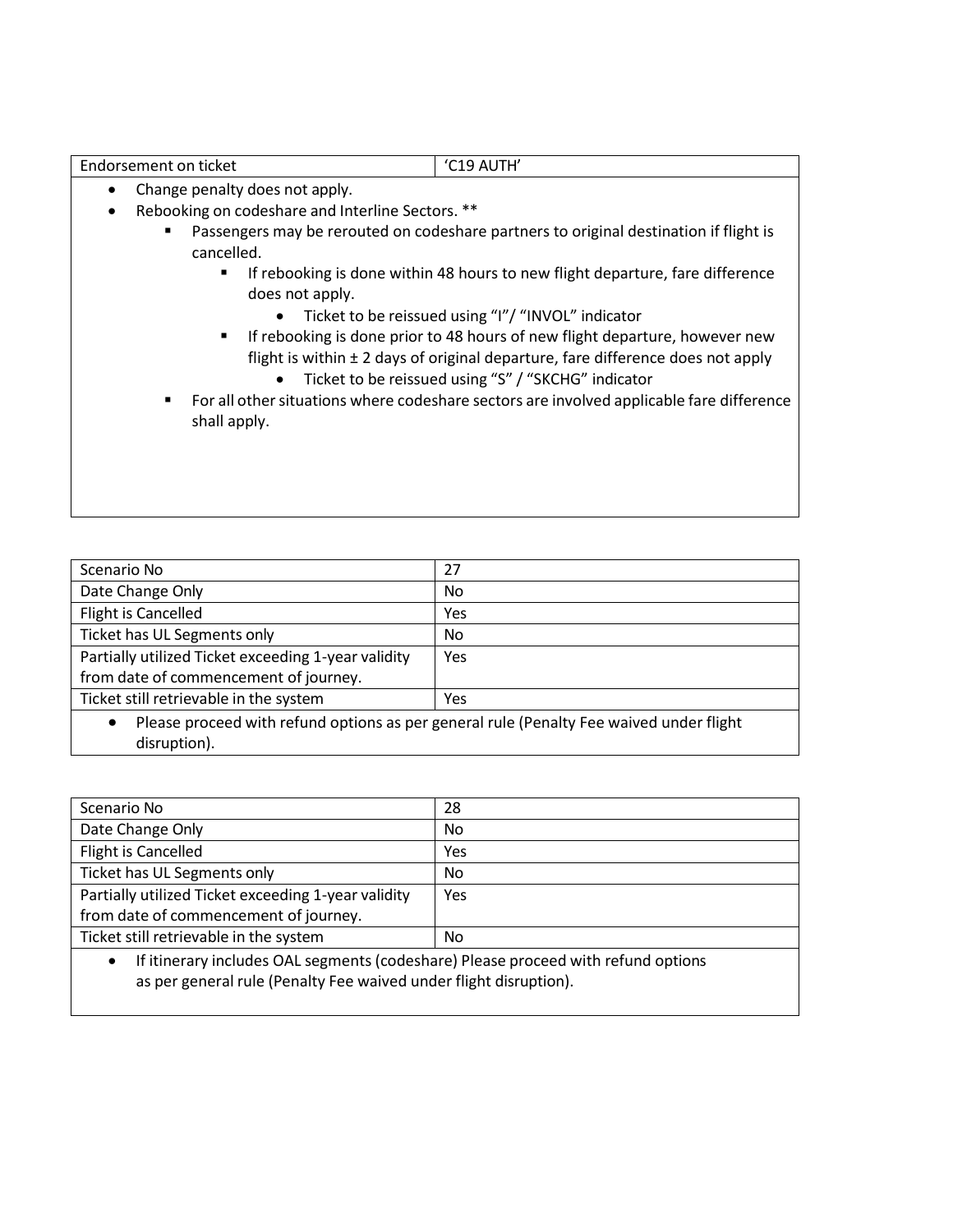| Scenario No                                                                         | 29  |
|-------------------------------------------------------------------------------------|-----|
| Date Change Only                                                                    | No  |
| Flight is Cancelled                                                                 | Yes |
| Ticket has UL Segments only                                                         | No. |
| Fully unutilized ticket exceeding 1-year validity                                   | No  |
| Ticket still retrievable in the system                                              | Yes |
| $\bullet$ If itingrapy includes OAL segments (sedesbare) Blease present with refund |     |

• If itinerary includes OAL segments (codeshare) Please proceed with refund options as per general rule (Penalty Fee waived under flight disruption).

| Scenario No                                                   | 30  |  |
|---------------------------------------------------------------|-----|--|
| Date Change Only                                              | No  |  |
| Flight is Cancelled                                           | Yes |  |
| Ticket has UL Segments only                                   | No  |  |
| Fully unutilized ticket exceeding 1-year validity             | No  |  |
| Ticket still retrievable in the system                        | No  |  |
| $\cdots$<br>$\sim$ $\sim$ $\sim$<br>$\mathbf{v} = \mathbf{v}$ |     |  |

If itinerary includes OAL segments (codeshare) Please proceed with refund options as per applicable system filed general rule.

| Scenario No                                | 31              |
|--------------------------------------------|-----------------|
| Date Change Only                           | No              |
| Flight is Cancelled                        | No              |
| Ticket has UL Segments only                | Yes             |
| Ticket not exceed 1-year validity          | Yes             |
| Ticket retrievable in the system           | Yes             |
| Travel Agent reissue possible              | Yes             |
| Endorsement on ticket                      | 'VOLT C19 AUTH' |
| Change neasity does not apply<br>$\bullet$ |                 |

• Change penalty does not apply.

• Ticketed fare rule shall apply

■ Applicable fare difference to be collected from passenger.

| Scenario No                                         | 32              |
|-----------------------------------------------------|-----------------|
| Date Change Only                                    | No              |
| Flight is Cancelled                                 | No              |
| Ticket has UL Segments only                         | Yes             |
| Partially utilized Ticket exceeding 1-year validity | Yes             |
| from date of commencement of journey.               |                 |
| Ticket still retrievable in the system              | Yes             |
| Endorsement on ticket                               | 'VOLT C19 AUTH' |
|                                                     |                 |

• Change Penalty does not apply.

• Ticket to be manually reissued by raising full ticket to the current system filed 1 year maximum stay fare on either same RBD or next higher available RBD as per availability and all travel to be completed by 31st October 2022.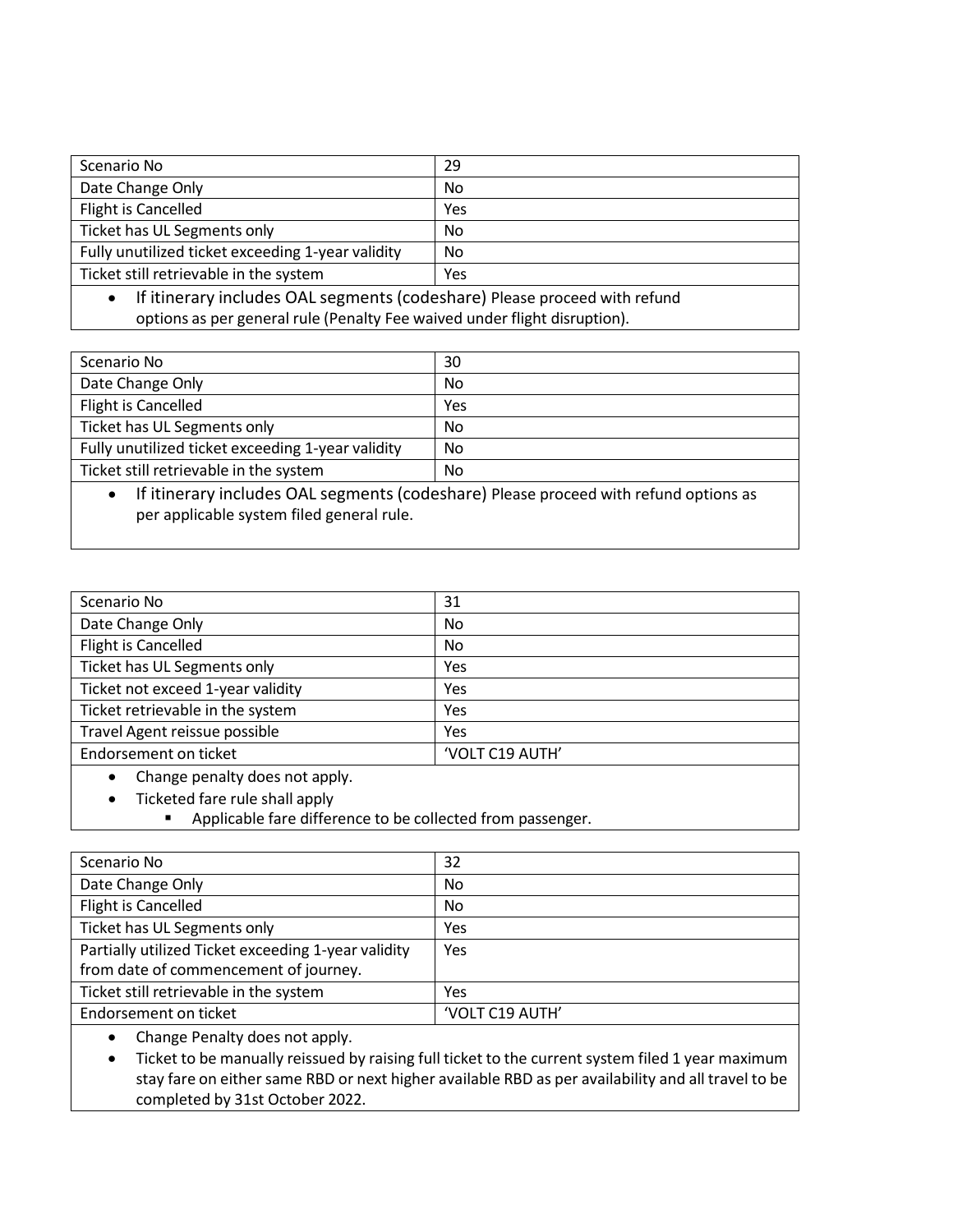- Applicable difference in fare, carrier imposed fees and taxes to be collected from passenger.
- If new fare, carrier imposed fees and/ or taxes are lower than already collected; no refund shall be applicable and ticket to be reissued with No ADC.

| Scenario No                                                                                  | 33  |
|----------------------------------------------------------------------------------------------|-----|
| Date Change Only                                                                             | No  |
| Flight is Cancelled                                                                          | No  |
| Ticket has UL Segments only                                                                  | Yes |
| Partially utilized Ticket exceeding 1-year validity<br>from date of commencement of journey. | Yes |
| Ticket still retrievable in the system                                                       | No  |
|                                                                                              |     |

• Please proceed with refund options as per applicable system filed general rule.

| Scenario No                                       | 34              |
|---------------------------------------------------|-----------------|
| Date Change Only                                  | <b>No</b>       |
| Flight is Cancelled                               | <b>No</b>       |
| Ticket has UL Segments only                       | Yes             |
| Fully unutilized Ticket exceeding 1-year validity | Yes             |
| Ticket still retrievable in the system            | Yes             |
| Travel Agent reissue possible                     | Yes             |
| Endorsement on ticket                             | 'VOLT C19 AUTH' |
| Change penalty does not apply.                    |                 |

- Ticketed fare rule shall apply
	- Applicable fare difference to be collected from passenger.

| Scenario No                                                                     | 35             |
|---------------------------------------------------------------------------------|----------------|
| Date Change Only                                                                | N <sub>o</sub> |
| Flight is Cancelled                                                             | <b>No</b>      |
| Ticket has UL Segments only                                                     | Yes            |
| Fully unutilized Ticket exceeding 1-year validity                               | Yes            |
| Ticket still retrievable in the system<br>No                                    |                |
| Please proceed with refund options as per applicable system filed general rule. |                |

| Scenario No                            | 36         |
|----------------------------------------|------------|
| Date Change Only                       | No         |
| Flight is Cancelled                    | <b>No</b>  |
| Ticket has UL Segments only            | No         |
| Ticket not exceeded 1-year validity    | Yes        |
| Ticket still retrievable in the system | Yes        |
| Travel Agent reissue possible          | Yes        |
| Endorsement on ticket                  | 'C19 AUTH' |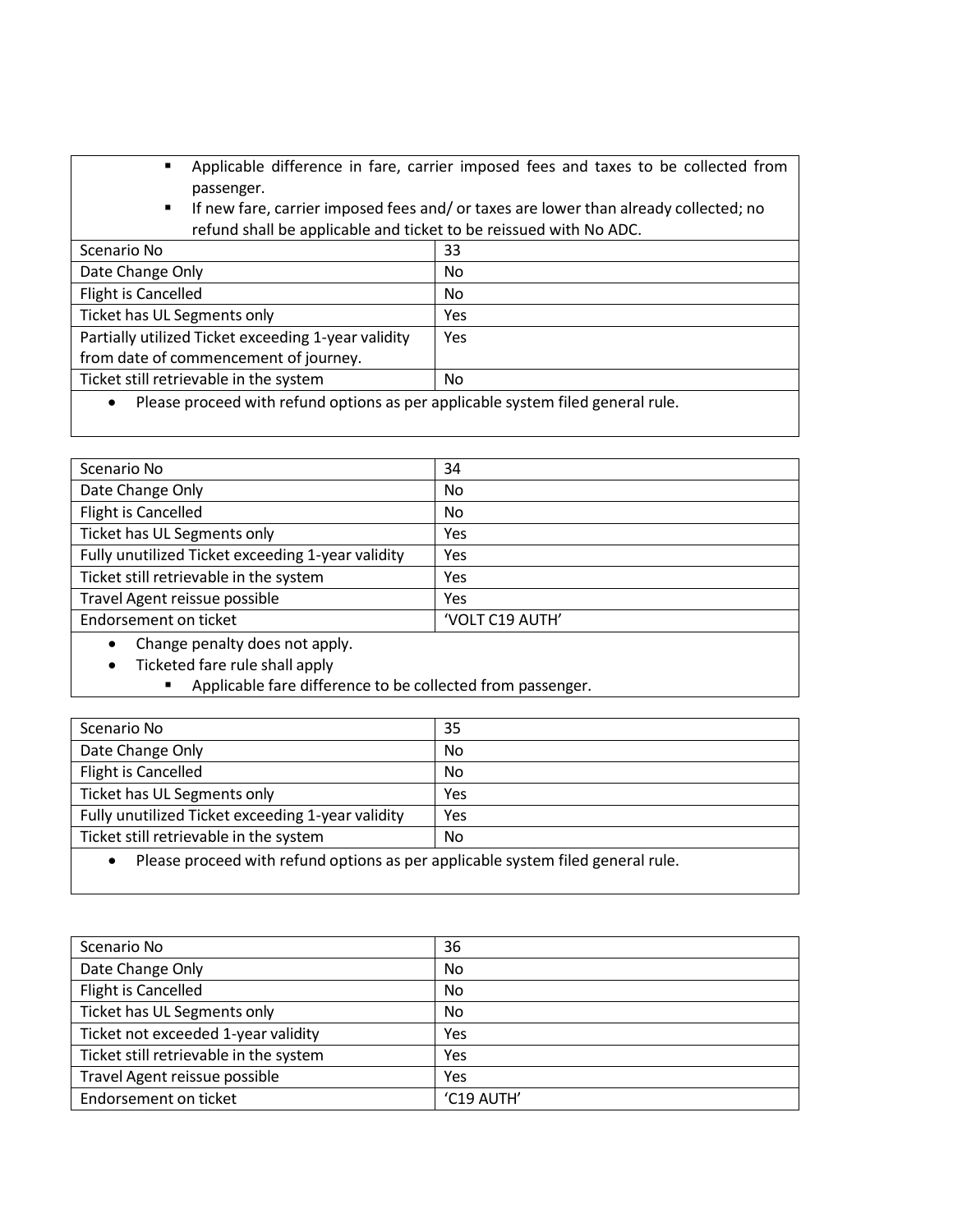- Change penalty does not apply.
- Ticketed fare rule shall apply
	- Applicable fare difference to be collected from passenger.

| Scenario No                                         | 37         |
|-----------------------------------------------------|------------|
| Date Change Only                                    | No         |
| Flight is Cancelled                                 | No         |
| Ticket has UL Segments only                         | No         |
| Partially utilized Ticket exceeding 1-year validity | <b>Yes</b> |
| from date of commencement of journey.               |            |
| Ticket still retrievable in the system              | Yes        |
| Endorsement on ticket                               | 'C19 AUTH' |

- Change Penalty does not apply.
- Ticket to be manually reissued by raising full ticket to the current system filed 1 year maximum stay fare on either same RBD or next higher available RBD as per availability and all travel to be completed by 31st October 2022.
	- Applicable difference in fare, carrier imposed fees and taxes to be collected from passenger.
	- **E** If new fare, carrier imposed fees and/ or taxes are lower than already collected; no refund shall be applicable and ticket to be reissued with No ADC.
- If itinerary includes OAL segments (codeshare) and no currently filed fare available for required destination (Direct UL flight or ticketed routing), please proceed with refund options as per applicable system filed general rule.

| Scenario No                                                                                  | 38  |
|----------------------------------------------------------------------------------------------|-----|
| Date Change Only                                                                             | No. |
| Flight is Cancelled                                                                          | No. |
| Ticket has UL Segments only                                                                  | No. |
| Partially utilized Ticket exceeding 1-year validity<br>from date of commencement of journey. | Yes |
| Ticket still retrievable in the system                                                       | No. |

• If itinerary includes OAL segments (codeshare) please proceed with refund options as per applicable system filed general rule.

| Scenario No                                       | 39         |
|---------------------------------------------------|------------|
|                                                   |            |
| Date Change Only                                  | No         |
| Flight is Cancelled                               | No         |
| Ticket has UL Segments only                       | No         |
| Fully unutilized Ticket exceeding 1-year validity | Yes        |
| Ticket still retrievable in the system            | Yes        |
| Endorsement on ticket                             | 'C19 AUTH' |
| Change Penalty does not apply.                    |            |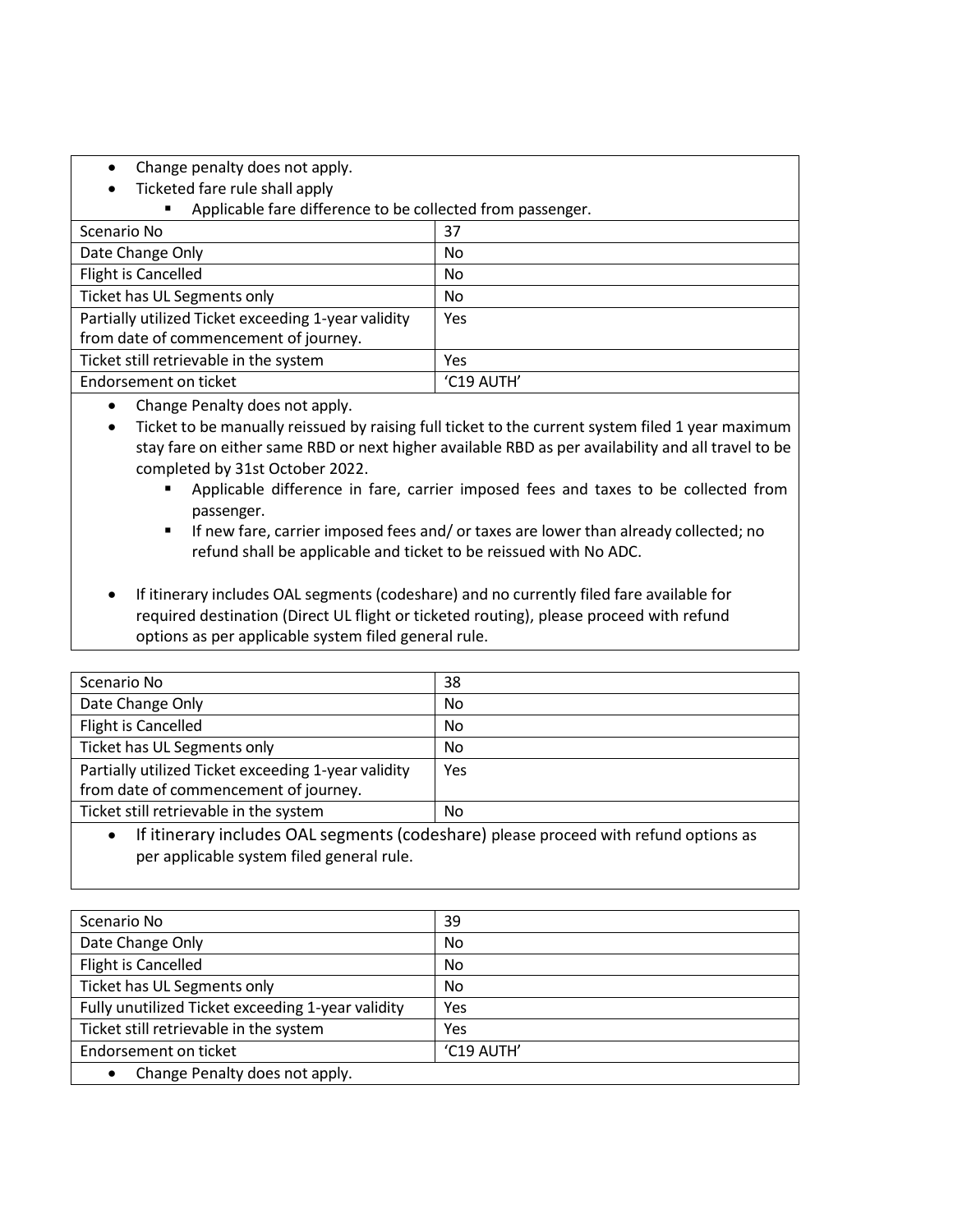- Ticket to be manually reissued by raising to the current system filed 1 year maximum stay fare on either same RBD or next higher available RBD as per availability and all travel to be completed by 31st October 2022.
	- Applicable difference in fare, carrier imposed fees and taxes to be collected from passenger.
	- **■** If new fare, carrier imposed fees and/ or taxes are lower than already collected; no refund shall be applicable and ticket to be reissued with No ADC.
- If itinerary includes OAL segments (codeshare) and no currently filed fare available for required destination (Direct UL flight or interline/ code share routing), Please proceed with refund options as per applicable system filed general rule.
- HWSD approval shall not be required to process such refunds.

| Scenario No                                       | 40  |
|---------------------------------------------------|-----|
| Date Change Only                                  | No  |
| Flight is Cancelled                               | No  |
| Ticket has UL Segments only                       | No. |
| Fully unutilized Ticket exceeding 1-year validity | Yes |
| Ticket still retrievable in the system            | No  |
| $\sim$ $\sim$ $\sim$ $\sim$                       |     |

• If itinerary includes OAL segments (codeshare) please proceed with refund options as per applicable system filed general rule.